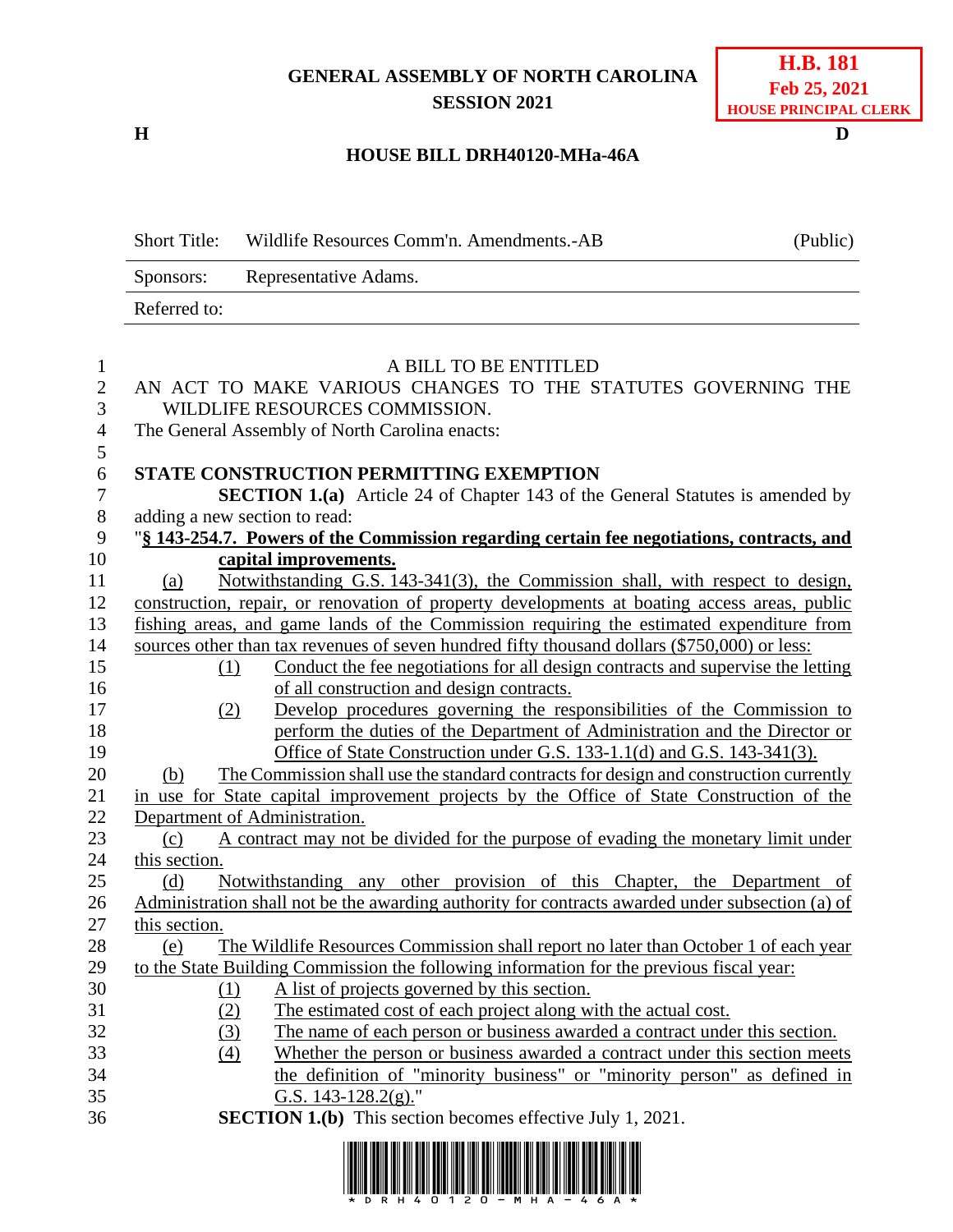**General Assembly Of North Carolina Session 2021** 

| $\mathbf{1}$   |                                                                                                          |  |  |  |  |
|----------------|----------------------------------------------------------------------------------------------------------|--|--|--|--|
| $\mathbf{2}$   | AUTHORIZE ACQUISITION OR CONSTRUCTION OF CERTAIN CAPITAL                                                 |  |  |  |  |
| 3              | <b>IMPROVEMENT PROJECTS OF THE COMMISSION</b>                                                            |  |  |  |  |
| $\overline{4}$ | <b>SECTION 2.(a)</b> G.S. 143C-8-12 reads as rewritten:                                                  |  |  |  |  |
| 5              | "§ 143C-8-12. Capital improvement projects from sources other than the General Fund.                     |  |  |  |  |
| 6              |                                                                                                          |  |  |  |  |
| 7              | National Guard Projects. – Notwithstanding any other provision of this Chapter, the<br>(c)               |  |  |  |  |
| $8\,$          | North Carolina National Guard may approve expenditures for a capital project of the North                |  |  |  |  |
| 9              | Carolina National Guard if (i) the project will be funded entirely with federal funds and (ii) any       |  |  |  |  |
| 10             | operating costs associated with the project will be paid entirely with federal funds.                    |  |  |  |  |
| 11             | Wildlife Resources Commission Projects. – Notwithstanding any other provision of<br>(c1)                 |  |  |  |  |
| 12             | this Chapter, the Wildlife Resources Commission may approve expenditures for a capital project           |  |  |  |  |
| 13             | of the Wildlife Resources Commission if (i) the project will be funded entirely with agency              |  |  |  |  |
| 14             | receipts or federal funds and (ii) any operating costs associated with the project will be paid          |  |  |  |  |
| 15             | entirely with agency receipts or federal funds.                                                          |  |  |  |  |
| 16             | Reporting. - The Board of Governors and Governors, the National Guard Guard, and<br>(d)                  |  |  |  |  |
| 17             | the Wildlife Resources Commission shall report any expenditure made pursuant to this section             |  |  |  |  |
| 18             | to the Office of State Budget and Management and to the Joint Legislative Commission on                  |  |  |  |  |
| 19             | Governmental Operations."                                                                                |  |  |  |  |
| 20             | <b>SECTION 2.(b)</b> This section becomes effective July 1, 2021.                                        |  |  |  |  |
| 21             |                                                                                                          |  |  |  |  |
| 22             | <b>MOTOR FLEET EXEMPTION</b>                                                                             |  |  |  |  |
| 23             | <b>SECTION 3.(a)</b> G.S. 143-341(8)i.3. reads as rewritten:                                             |  |  |  |  |
| 24             | "3.<br>To require on a schedule determined by the Department all                                         |  |  |  |  |
| 25             | State agencies to transfer ownership, custody or control of any                                          |  |  |  |  |
| 26             | or all passenger motor vehicles within the ownership, custody                                            |  |  |  |  |
| 27             | or control of that agency to the Department, except those motor                                          |  |  |  |  |
| 28             | vehicles under the ownership, custody or control of the                                                  |  |  |  |  |
| 29             | Highway Patrol, the State Bureau of Investigation, the Alcohol                                           |  |  |  |  |
| 30             | Law Enforcement Division of the Department of Public Safety,                                             |  |  |  |  |
| 31             | the Samarcand Training Academy, the Wildlife Resources                                                   |  |  |  |  |
| 32             | Commission, or the constituent institutions of The University                                            |  |  |  |  |
| 33             | of North Carolina which are used primarily for                                                           |  |  |  |  |
| 34             | law-enforcement purposes."                                                                               |  |  |  |  |
| 35             | <b>SECTION 3.(b)</b> This section becomes effective July 1, 2021.                                        |  |  |  |  |
| 36             |                                                                                                          |  |  |  |  |
| 37             | REVISE REQUIREMENTS FOR HARVEST OF BLACK BEAR<br><b>SECTION 4.(a)</b> G.S. 113-291.7 reads as rewritten: |  |  |  |  |
| 38<br>39       |                                                                                                          |  |  |  |  |
| 40             | "§ 113-291.7. Regulation of bears; limited retention of local acts closing bear seasons.                 |  |  |  |  |
| 41             | .<br>Any hunter who has harvested a black bear (Ursus americanus) shall submit at least<br>(c)           |  |  |  |  |
| 42             | one premolar tooth to the Wildlife Resources Commission no later than January 31 following the           |  |  |  |  |
| 43             | applicable prior bear hunting season. The tooth submission shall include all of the following            |  |  |  |  |
| 44             | information on a form specified by the Wildlife Resources Commission:                                    |  |  |  |  |
| 45             | The hunter's name and mailing address.<br>(1)                                                            |  |  |  |  |
| 46             | The hunter's Wildlife Resources Commission customer number and bear<br>(2)                               |  |  |  |  |
| 47             | harvest authorization number.                                                                            |  |  |  |  |
| 48             | The sex of the harvested bear.<br>(3)                                                                    |  |  |  |  |
| 49             | The county of harvest.<br>(4)                                                                            |  |  |  |  |
| 50             | Violation of subsection (c) of this section shall be an infraction as provided in<br>(d)                 |  |  |  |  |
| 51             | G.S. 14-3.1, punishable by a fine of thirty-five dollars (\$35.00). A person responsible for an          |  |  |  |  |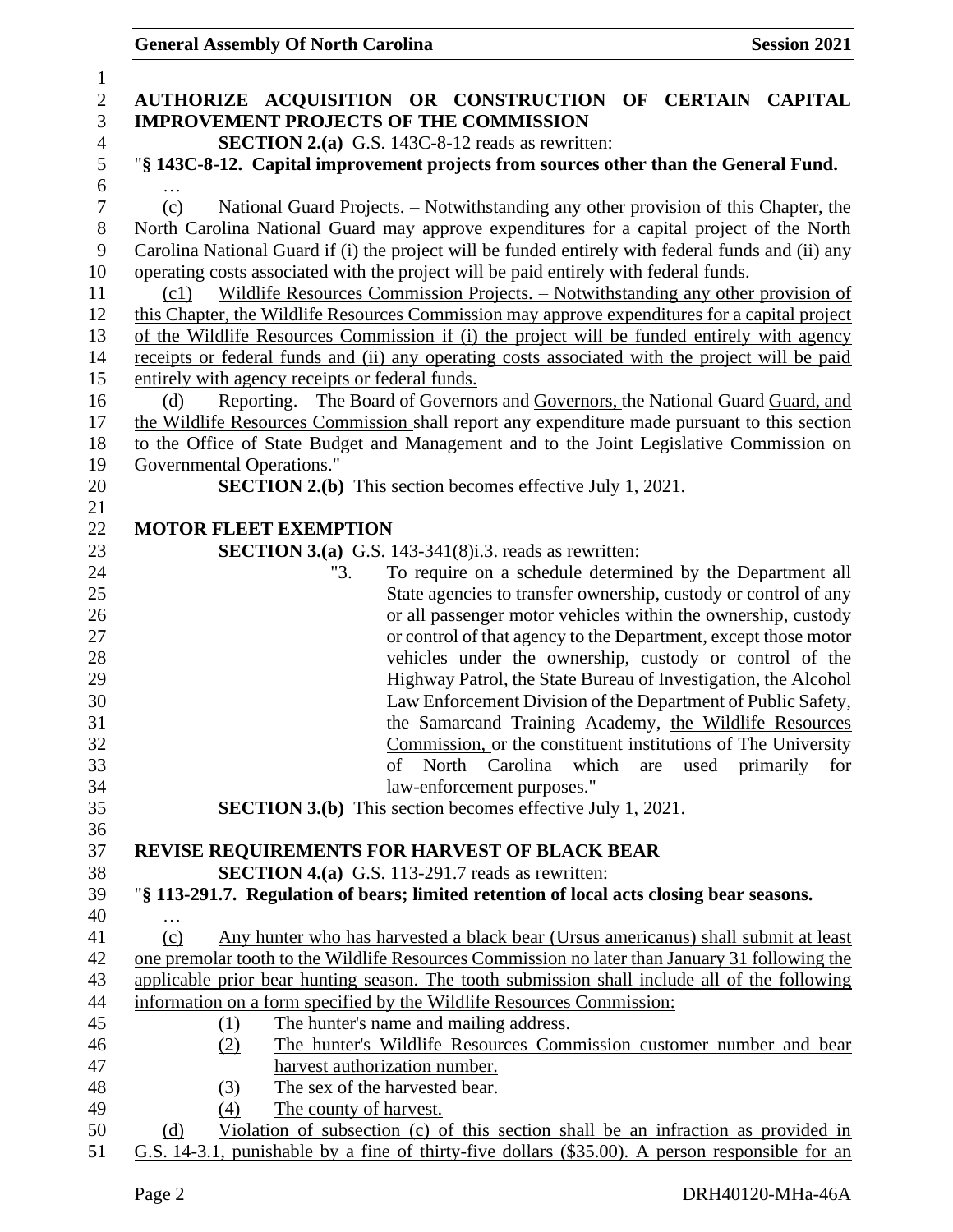|                  | <b>General Assembly Of North Carolina</b>                                                                                                                                                        |                                                         |                                                                         | <b>Session 2021</b>                                                                               |  |  |  |
|------------------|--------------------------------------------------------------------------------------------------------------------------------------------------------------------------------------------------|---------------------------------------------------------|-------------------------------------------------------------------------|---------------------------------------------------------------------------------------------------|--|--|--|
| 1                |                                                                                                                                                                                                  |                                                         |                                                                         |                                                                                                   |  |  |  |
| $\boldsymbol{2}$ | infraction under this subsection shall not be assessed court costs, but the Executive Director of<br>the North Carolina Wildlife Resources Commission is authorized to revoke or refuse to issue |                                                         |                                                                         |                                                                                                   |  |  |  |
| 3                | bear e-stamp privileges for any individual guilty of an infraction for violations of subsection (c)                                                                                              |                                                         |                                                                         |                                                                                                   |  |  |  |
| $\overline{4}$   | of this section for two consecutive years or upon failure to pay outstanding infraction fines when                                                                                               |                                                         |                                                                         |                                                                                                   |  |  |  |
| $\mathfrak s$    | required to do so."                                                                                                                                                                              |                                                         |                                                                         |                                                                                                   |  |  |  |
| $\boldsymbol{6}$ |                                                                                                                                                                                                  |                                                         |                                                                         | <b>SECTION 4.(b)</b> The Wildlife Resources Commission may adopt temporary and                    |  |  |  |
| $\tau$           |                                                                                                                                                                                                  |                                                         | permanent rules to implement this section.                              |                                                                                                   |  |  |  |
| 8                |                                                                                                                                                                                                  |                                                         |                                                                         | <b>SECTION 4.(c)</b> Subsection (a) of this section becomes effective October 1, 2021,            |  |  |  |
| 9                |                                                                                                                                                                                                  |                                                         | and applies to bear hunting seasons beginning on or after that date.    |                                                                                                   |  |  |  |
| 10               |                                                                                                                                                                                                  |                                                         |                                                                         |                                                                                                   |  |  |  |
| 11               |                                                                                                                                                                                                  |                                                         | <b>WILDLIFE RESOURCES COMMISSION PROCLAMATION AUTHORITY</b>             |                                                                                                   |  |  |  |
| 12               |                                                                                                                                                                                                  |                                                         | SECTION 5. G.S. 113-292 is amended by adding a new subsection to read:  |                                                                                                   |  |  |  |
| 13               | " $(f)$                                                                                                                                                                                          |                                                         |                                                                         | The Wildlife Resources Commission is authorized to issue proclamations suspending                 |  |  |  |
| 14               |                                                                                                                                                                                                  |                                                         |                                                                         | or implementing, in whole or in part, inland fishing rules of the Commission in response to       |  |  |  |
| 15               |                                                                                                                                                                                                  |                                                         |                                                                         | natural disasters, human health emergencies, and issues threatening or compromising the           |  |  |  |
| 16               |                                                                                                                                                                                                  |                                                         |                                                                         | biological integrity of a species or population as provided in this subsection. The Commission    |  |  |  |
| 17               |                                                                                                                                                                                                  |                                                         |                                                                         | may delegate this authority to the Executive Director, who shall maintain a permanent file of the |  |  |  |
| 18               |                                                                                                                                                                                                  |                                                         | text of all proclamations in the office of the Executive Director.      |                                                                                                   |  |  |  |
| 19               | (1)                                                                                                                                                                                              |                                                         |                                                                         | Each proclamation shall state the hour and date upon which it becomes                             |  |  |  |
| 20               |                                                                                                                                                                                                  |                                                         |                                                                         | effective and shall be issued at least 48 hours prior to its effective date and                   |  |  |  |
| 21               |                                                                                                                                                                                                  |                                                         | time, with the following exceptions:                                    |                                                                                                   |  |  |  |
| 22               |                                                                                                                                                                                                  | a.                                                      |                                                                         | A proclamation that prohibits the taking of inland fish for reasons of                            |  |  |  |
| 23               |                                                                                                                                                                                                  |                                                         |                                                                         | public health or that governs a quota-managed fishery may be made                                 |  |  |  |
| 24               |                                                                                                                                                                                                  |                                                         |                                                                         | effective immediately upon issuance. A person who violates a                                      |  |  |  |
| 25               |                                                                                                                                                                                                  |                                                         |                                                                         | proclamation that is made effective immediately upon issuance shall                               |  |  |  |
| 26               |                                                                                                                                                                                                  |                                                         |                                                                         | not be charged with a criminal offense for the violation if the violation                         |  |  |  |
| 27               |                                                                                                                                                                                                  |                                                         |                                                                         | occurred between the time of issuance and 48 hours after the issuance                             |  |  |  |
| 28               |                                                                                                                                                                                                  |                                                         |                                                                         | and the person did not have actual notice of the issuance of the                                  |  |  |  |
| 29               |                                                                                                                                                                                                  |                                                         | proclamation.                                                           |                                                                                                   |  |  |  |
| 30               |                                                                                                                                                                                                  | <u>b.</u>                                               |                                                                         | A proclamation to reopen the taking of certain fisheries resources                                |  |  |  |
| 31               |                                                                                                                                                                                                  |                                                         |                                                                         | closed for reasons of public health shall be issued at least 12 hours in                          |  |  |  |
| 32               |                                                                                                                                                                                                  |                                                         | advance of the effective date and time of the reopening.                |                                                                                                   |  |  |  |
| 33               | (2)                                                                                                                                                                                              |                                                         |                                                                         | Proclamations under this subsection shall remain in force until rescinded                         |  |  |  |
| 34               |                                                                                                                                                                                                  |                                                         | following the same procedure established for enactment.                 |                                                                                                   |  |  |  |
| 35               | (3)                                                                                                                                                                                              |                                                         |                                                                         | Fisheries resources taken or possessed by any person in violation of any                          |  |  |  |
| 36               |                                                                                                                                                                                                  |                                                         |                                                                         | proclamation may be seized regardless of whether the person had actual notice                     |  |  |  |
| 37               |                                                                                                                                                                                                  |                                                         | of the proclamation or may be charged criminally under this subsection. |                                                                                                   |  |  |  |
| 38               | $\left(4\right)$                                                                                                                                                                                 |                                                         |                                                                         | The Executive Director shall make reasonable effort to give notice of the                         |  |  |  |
| 39               |                                                                                                                                                                                                  |                                                         |                                                                         | terms of any proclamation to persons who may be affected by it. This effort                       |  |  |  |
| 40               |                                                                                                                                                                                                  |                                                         |                                                                         | shall include press releases to communications media, posting of notices at                       |  |  |  |
| 41               |                                                                                                                                                                                                  |                                                         |                                                                         | boating access areas and other places where persons affected may gather,                          |  |  |  |
| 42               |                                                                                                                                                                                                  |                                                         |                                                                         | personal communication by agents of the Wildlife Resources Commission,                            |  |  |  |
| 43               |                                                                                                                                                                                                  |                                                         | and other measures designed to reach persons who may be affected.       |                                                                                                   |  |  |  |
| 44               | (5)                                                                                                                                                                                              |                                                         |                                                                         | Certified copies of proclamations shall be entitled to judicial notice in any                     |  |  |  |
| 45               |                                                                                                                                                                                                  |                                                         | civil or criminal proceeding."                                          |                                                                                                   |  |  |  |
| 46               |                                                                                                                                                                                                  |                                                         |                                                                         |                                                                                                   |  |  |  |
| 47               |                                                                                                                                                                                                  | <b>REPEAL COMMISSION LAW ENFORCEMENT OFFICER REPORT</b> |                                                                         |                                                                                                   |  |  |  |
| 48               |                                                                                                                                                                                                  |                                                         | <b>SECTION 6.</b> Subsection 35(b) of S.L. 2015-263 is repealed.        |                                                                                                   |  |  |  |
| 49               |                                                                                                                                                                                                  |                                                         |                                                                         |                                                                                                   |  |  |  |
| 50               |                                                                                                                                                                                                  |                                                         | WILDLIFE CONTROL TECHNICIAN CERTIFICATION AMENDMENTS                    |                                                                                                   |  |  |  |
| 51               |                                                                                                                                                                                                  |                                                         | <b>SECTION 7.(a)</b> G.S. 113-273 reads as rewritten:                   |                                                                                                   |  |  |  |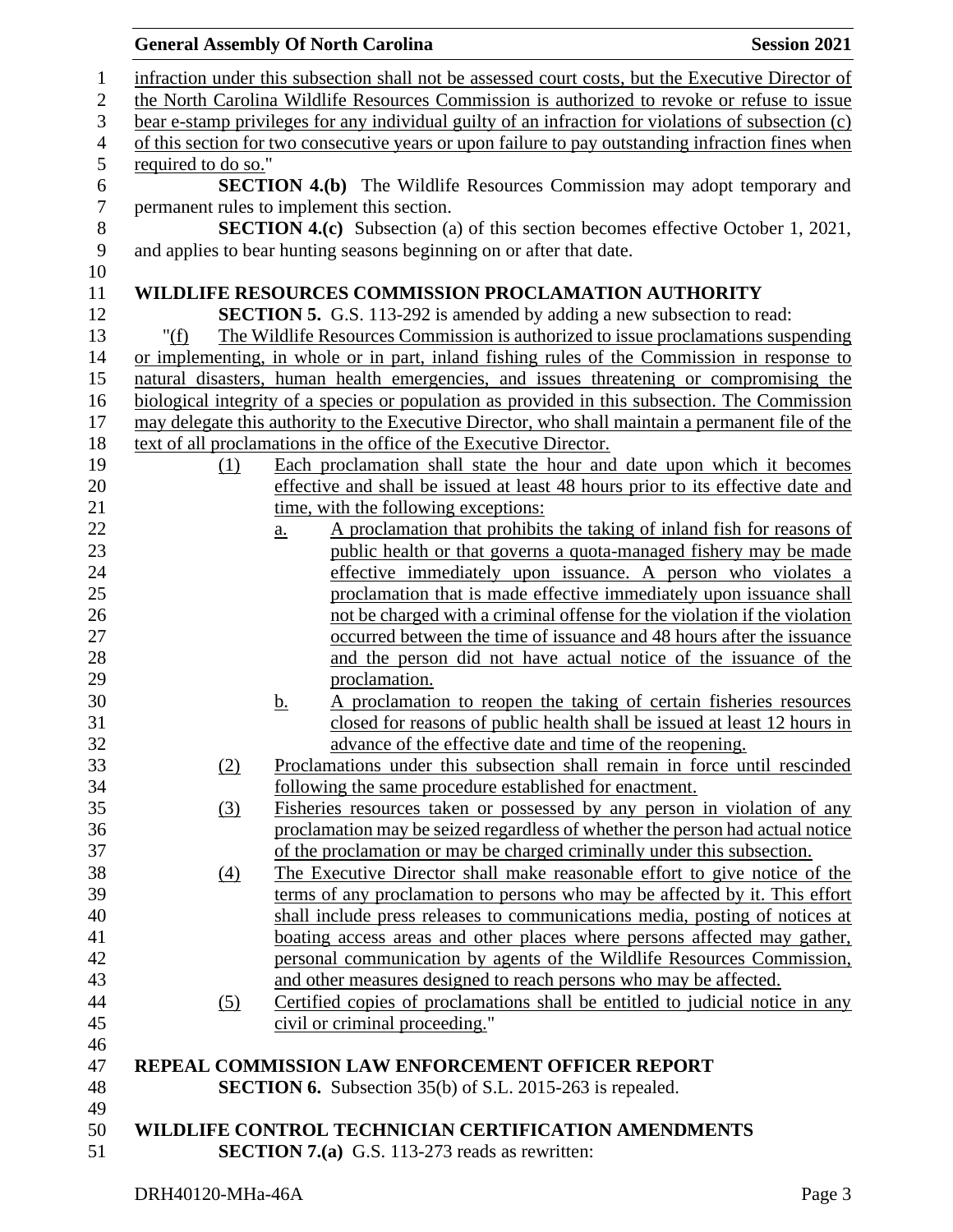"**§ 113-273. Other licenses.** … (*l*) Wildlife Control Agent License. – Any individual who engages in wildlife damage control or wildlife removal activities, including bat eviction, for compensation, including reimbursement for the cost of materials, shall first procure a wildlife control agent license. This is an annual license issued by the Wildlife Resources Commission for fifty dollars (\$50.00). This license shall not be required for licensed trappers taking wild animals during the established trapping season for that species. The Wildlife Resources Commission is authorized by rule to set standards for and to license wildlife control agents. (*l*1) Wildlife Control Technician Certification. – An individual who is under the direct supervision of a licensed wildlife control agent and who engages in wildlife damage control or wildlife removal activities for compensation under the direct supervision of a licensed wildlife control agent shall first procure a wildlife control technician certification. This is an annual certification issued by the Wildlife Resources Commission for twenty-five dollars (\$25.00). This certification shall not authorize the individual to issue depredation permits. This certification shall not be required for licensed trappers taking wild animals during the established trapping season for that species. For purposes of this subsection, the term "wildlife damage control or wildlife removal activities" shall include bat eviction and alligator damage control or removal activities, and the term "for compensation" shall include reimbursement for the cost of materials. The Wildlife Resources Commission may adopt rules to certify and set standards for wildlife control technicians. (m) Alligator Control Agent Certification. – In addition to the wildlife control agent license, any individual who engages in alligator damage control or removal activities for compensation, including reimbursement for the cost of materials, shall first procure an alligator control agent certification. certification, as well as a wildlife control agent license under subsection (*l*) of this section. This is an annual certification issued by the Wildlife Resources Commission for twenty-five dollars (\$25.00). The Wildlife Resources Commission is authorized by rule to set standards for and to certify alligator control agents. This certification does not include privileges conveyed with an endangered species permit. The endangered species permit shall be obtained prior to conducting activities under the authorization of this certification." **SECTION 7.(b)** This section becomes effective October 1, 2021. **VETERANS EXEMPTION FOR MOUNTAIN HERITAGE TROUT WATERS LICENSE SECTION 8.(a)** G.S. 113-276 is amended by adding a new subsection to read: "(*l*3) A resident or nonresident of this State who served as a member of the Armed Forces and who separated under honorable conditions is exempt from the Mountain Heritage Trout fishing license requirements of G.S. 113-271(d)(10) while fishing in waters designated by the Wildlife Resources Commission as Mountain Heritage Trout waters. In order to qualify for the exemption provided under this subsection, the person shall have valid documentation of their service on his or her person at all times during the fishing activity." **SECTION 8.(b)** This section becomes effective October 1, 2021. **WATERFOWL HUNTING PUBLIC PROPERTY SECTION 9.(a)** Section 1 of S.L. 2019-98 reads as rewritten: "**SECTION 1.** During the waterfowl seasons established by the Wildlife Resources Commission, it shall be unlawful to do any of the following: (1) Leave or place any equipment or vessels that may be used for the purpose of taking migratory waterfowl, including, but not limited to, mobile or temporary 49 blinds, layout boats, and decoys between two hours after sunset and 4:00 A.M. each day unless remaining on a portion of the shoreline or attached to a dock as authorized by the owner of the shoreline or dock.